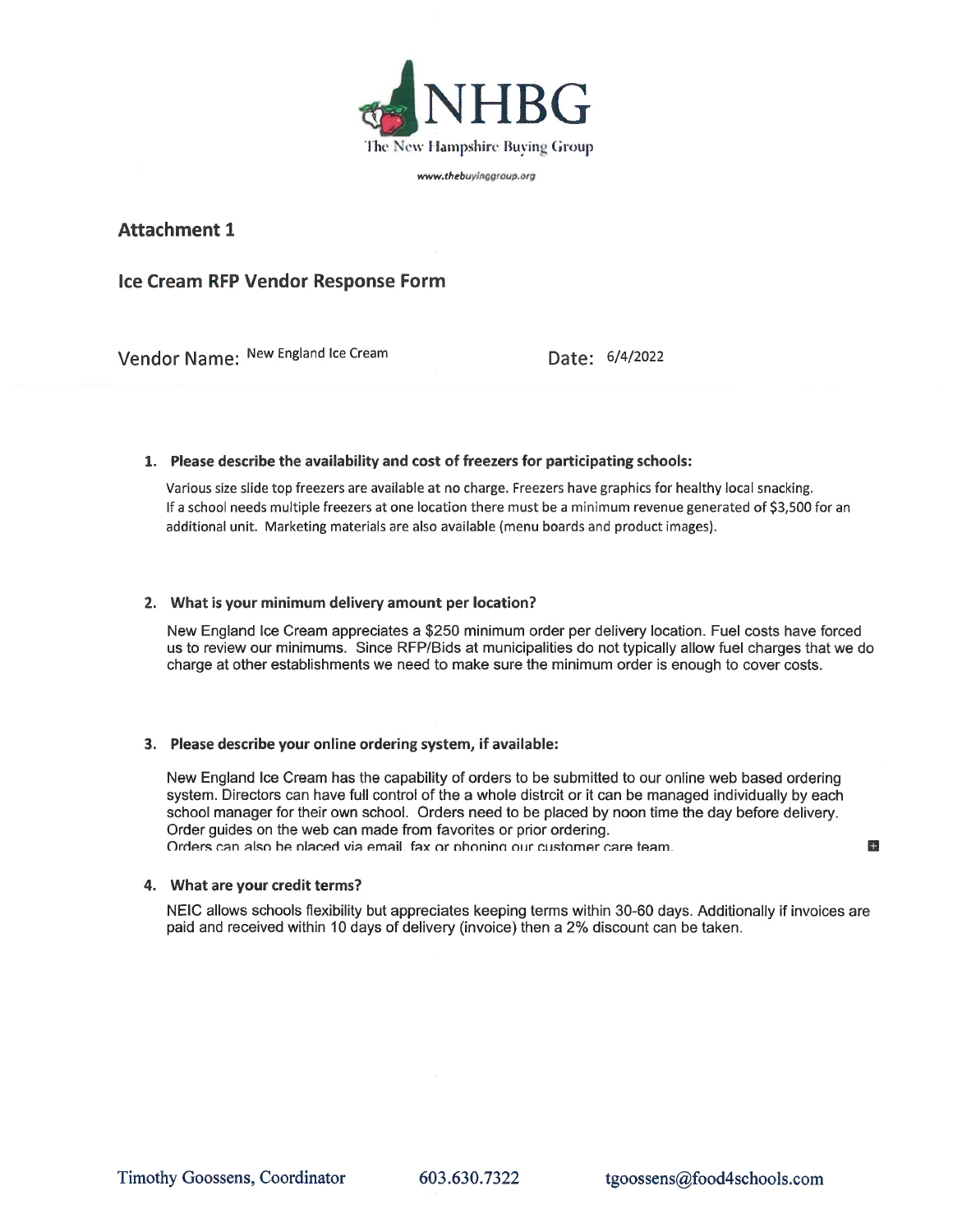|       | New Hamphshire Buyer's Group Bid 2022-2024                |                      |                   |          |                |              |                           |                 |                                 |       |                    |
|-------|-----------------------------------------------------------|----------------------|-------------------|----------|----------------|--------------|---------------------------|-----------------|---------------------------------|-------|--------------------|
|       | <b>New England Ice Cream</b>                              |                      |                   |          |                |              |                           |                 |                                 |       | <200/200/35/       |
|       |                                                           |                      |                   |          |                | Dozen Bid    |                           | <b>Unit Bid</b> | <b>Case Bid</b><br><b>Price</b> |       | 10/35 criterial    |
| NEIC# | Item description                                          | <b>Manufacturer</b>  | Item size         | Pack     |                | <b>Price</b> |                           | <b>Price</b>    |                                 |       | <b>0 trans fat</b> |
| 10922 | Chloe's Soft Serve Fruit Ice POP Mango                    | Chloe's Fruit Ice    | 2.5 <sub>oz</sub> | 24       | \$             | 10.43        | $\boldsymbol{\mathsf{S}}$ | 0.87            | \$                              | 20.85 | <b>Yes</b>         |
| 10926 | Chloe's Soft Serve Fruit Ice POP Strawberry               | Chloe's Fruit Ice    | 2.5 <sub>oz</sub> | 24       | \$             | 10.43        | $\mathfrak{S}$            | 0.87            | \$                              | 20.85 | <b>Yes</b>         |
| 50202 | Frozen Yogurt Cups - chocolate                            | Dolly Madison        | 4oz               | 24       | \$             | 4.60         | \$                        | 0.38            | \$                              | 9.20  | Yes                |
| 50200 | Frozen Yogurt Cups -vanilla                               | Dolly Madison        | 4oz               | 24       | $\mathfrak{S}$ | 4.60         | \$                        | 0.38            | \$                              | 9.20  | Yes                |
| 62198 | Frozen Yogurt Soft Serve Mix - Chocolate - SPECIAL ORDER  | Edy's                | $1/2$ gln         | 6-1/2gln |                |              | \$                        | 7.08            | \$                              | 42.50 | <b>Yes</b>         |
| 62196 | Frozen Yogurt Soft Serve Mix - Vanilla-SPECIAL ORDER      | Edy's                | $1/2$ gln         | 6-1/2gln |                |              | \$                        | 7.08            | \$                              | 42.50 | Yes                |
| 70524 | Frozfruit Premium Fruit Bar - Mango                       | Frozfruit/Blue Bunny | 4oz               | 24       | \$             | 10.43        | $\boldsymbol{\mathsf{S}}$ | 0.87            | $\boldsymbol{\mathsf{S}}$       | 20.85 | Yes                |
| 70522 | Frozfruit Premium Fruit Bar - Pineapple                   | Frozfruit/Blue Bunny | 4oz               | 24       | \$             | 10.43        | \$                        | 0.87            | \$                              | 20.85 | Yes                |
| 70515 | Frozfruit Premium Fruit Bar - Strawberry                  | Frozfruit/Blue Bunny | 4oz               | 24       | \$             | 10.43        | \$                        | 0.87            | \$                              | 20.85 | Yes                |
| 97024 | Fudge Frenzy                                              | Rich's               | 3oz               | 96       | \$             | 9.40         | $\boldsymbol{\mathsf{S}}$ | 0.39            | \$                              | 37.60 | Yes                |
| 67005 | Low Fat Birthday Cake Cones 51% whole grain cone          | Rich's               | 3oz               | 24       | $\mathfrak{S}$ | 6.90         | \$                        | 0.58            | \$                              | 13.80 | Yes                |
| 97002 | Low Fat Chocolate Eclairs 51% whole grain crunch          | Rich's               | 3oz               | 96       | \$             | 11.65        | $\boldsymbol{\mathsf{S}}$ | 0.49            | $\$\$                           | 46.60 | Yes                |
| 97003 | Low Fat Cookie Crumb Bar NEW 51%whole grain crunch        | Rich's               | 3oz               | 96       | \$             | 12.00        | $\boldsymbol{\mathsf{S}}$ | 0.50            | \$                              | 48.00 | Yes                |
| 67006 | Low Fat Cookie Crunch Cones 51% whole grain cone          | Rich's               | 3oz               | 24       | \$             | 6.90         | $\boldsymbol{\mathsf{S}}$ | 0.58            | \$                              | 13.80 | Yes                |
|       | 67019 Low Fat Cotton Candy 100% Juice Bar                 | Rich's               | 2.5 <sub>oz</sub> | 96       | \$             | 9.40         | $\boldsymbol{\mathsf{S}}$ | 0.39            | \$                              | 37.60 | <b>Yes</b>         |
| 67029 | Low Fat Cyclone - Cherry                                  | Rich's               | 3.75oz            | 24       | \$             | 7.20         | \$                        | 0.60            | \$                              | 14.40 | Yes                |
| 67027 | Low Fat Cyclone - Sour Blue Raspberry                     | Rich's               | 3.75oz            | 24       | \$             | 7.20         | \$                        | 0.60            | \$                              | 14.40 | <b>Yes</b>         |
| 67028 | Low Fat Cyclone - Watermelon                              | Rich's               | 3.75oz            | 24       | \$             | 7.20         | \$                        | 0.60            | $\boldsymbol{\mathsf{S}}$       | 14.40 | <b>Yes</b>         |
| 50083 | Low Fat Ice Cream Cotton Candy Dixie Cup                  | Garber               | 3oz               | 24       | \$             | 4.30         | \$                        | 0.36            | \$                              | 8.60  | <b>Yes</b>         |
| 97012 | Low Fat Ice Cream Sandwich 51% whole grain wafer          | Rich's               | 3oz               | 96       | \$             | 11.00        | \$                        | 0.46            | $\mathsf{\$}$                   | 44.00 | Yes                |
| 50082 | Low Fat Ice Cream Vanilla/Chocolate Dixie Cup             | Garber               | 3oz               | 24       | \$             | 4.20         | \$                        | 0.35            | \$                              | 8.40  | Yes                |
| 97018 | Low Fat Sour Blue Raspberry 100% Juice Bar                | Rich's               | 2.5 <sub>oz</sub> | 96       | \$             | 9.40         | \$                        | 0.39            | \$                              | 37.60 | <b>Yes</b>         |
| 97017 | Low Fat Sour Cherry 100% Juice Bar                        | Rich's               | 2.5 <sub>oz</sub> | 96       | \$             | 9.40         | \$                        | 0.39            | \$                              | 37.60 | <b>Yes</b>         |
| 97004 | Low Fat Strawberry Shortcakes 51% whole grain crunch      | Rich's               | 3oz               | 96       | \$             | 11.65        | \$                        | 0.49            | \$                              | 46.60 | Yes                |
| 67007 | Low Fat Vanilla&Chocolate Swirl Cones 51%whole grain cone | Rich's               | 3oz               | 24       | \$             | 6.90         | \$                        | 0.58            | \$                              | 13.80 | <b>Yes</b>         |
| 67036 | Low Fat Watermelon 100% Juice Bar                         | Rich's               | 2.5 <sub>oz</sub> | 96       | \$             | 9.40         | \$                        | 0.39            | \$                              | 37.60 | Yes                |
| 52027 | No Sugar Added Ice Cream Cups Vanilla                     | Garber               | 4oz               | 24       | \$             | 4.80         | \$                        | 0.40            | \$                              | 9.60  | <b>Yes</b>         |
| 52028 | No Sugar Added Ice Cream Cups Chocolate                   | Garber               | 4oz               | 24       | \$             | 4.80         | \$                        | 0.40            | \$                              | 9.60  | <b>Yes</b>         |
| 67008 | Orange Dream Bar                                          | Rich's               | 3oz               | 96       | \$             | 9.40         | \$                        | 0.39            | \$                              | 37.60 | <b>Yes</b>         |
| 50062 | Push up lowfat Cotton Candy Swirl Ice Cream               | Garber               | 3oz               | 24       | \$             | 5.20         | \$                        | 0.43            | \$                              | 10.40 | <b>Yes</b>         |
| 50060 | Push up lowfat Vanilla/Fudge Ice Cream                    | Garber               | 3oz               | 24       | \$             | 5.20         | \$                        | 0.43            | \$                              | 10.40 | Yes                |
| 97035 | Rainbow Sherbert Polar Push Up                            | Rich's               | 2.75oz            | 96       | \$             | 11.90        | \$                        | 0.50            | \$                              | 47.60 | Yes                |
| 63006 | Sauce Cup vanilla ice cream with <b>chocolate</b>         | Garber               | 3oz               | 24       | \$             | 4.20         | \$                        | 0.35            | $\boldsymbol{\mathsf{S}}$       | 8.40  | <b>Yes</b>         |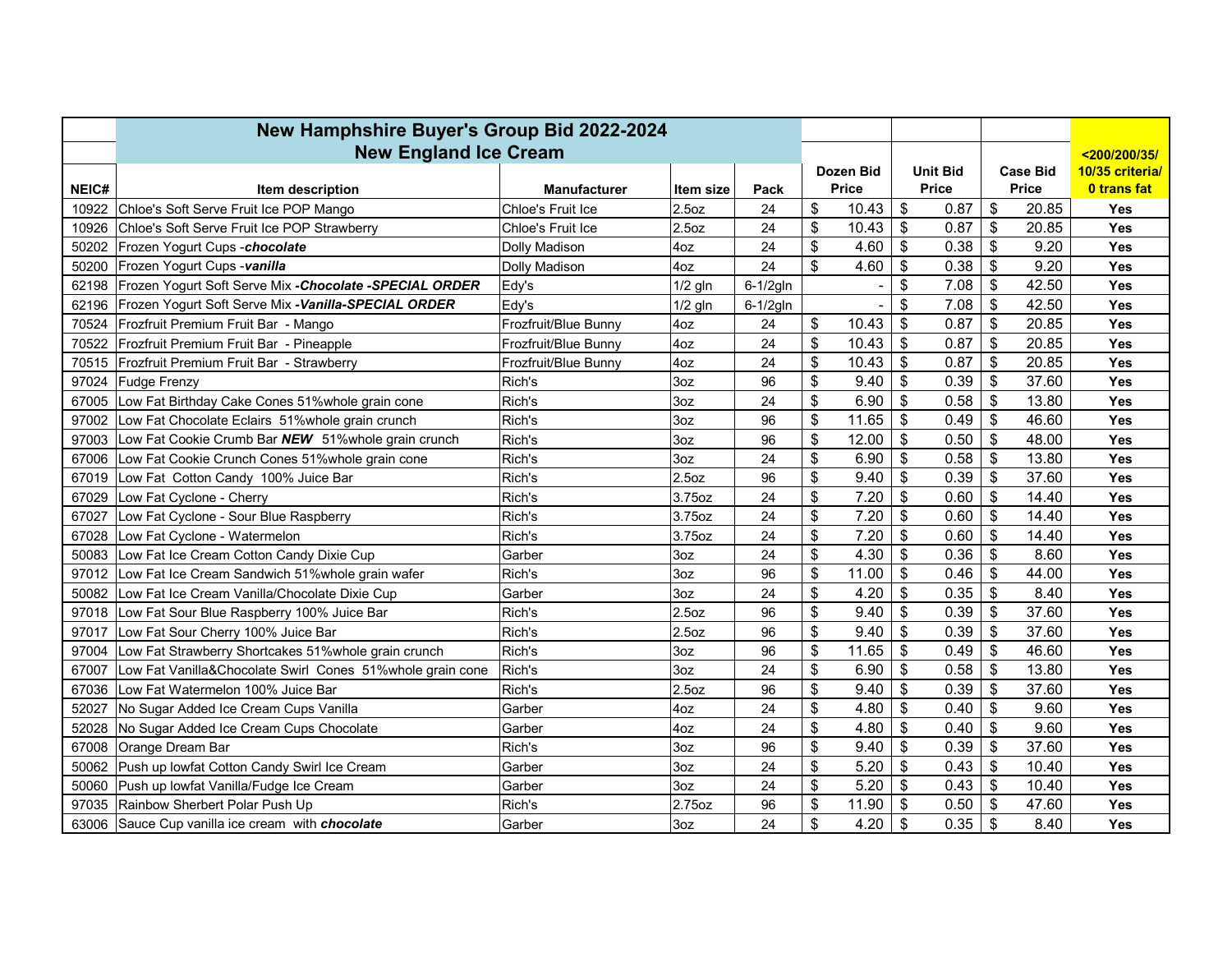|        | New Hamphshire Buyer's Group Bid 2022-2024                 |                                     |                   |              |                           |       |                            |       |                           |       |                    |
|--------|------------------------------------------------------------|-------------------------------------|-------------------|--------------|---------------------------|-------|----------------------------|-------|---------------------------|-------|--------------------|
|        | <b>New England Ice Cream</b>                               |                                     |                   |              |                           |       |                            |       |                           |       | <200/200/35/       |
|        |                                                            |                                     |                   | Dozen Bid    |                           |       | <b>Unit Bid</b>            |       | <b>Case Bid</b>           |       | 10/35 criterial    |
| NEIC#  | Item description                                           | <b>Manufacturer</b>                 | Item size         | Pack         | <b>Price</b>              |       | <b>Price</b>               |       | <b>Price</b>              |       | <b>0 trans fat</b> |
| 63008  | Sauce Cup vanilla ice cream with <b>strawberry</b>         | Garber                              | 3oz               | 24           | \$                        | 4.20  | \$                         | 0.35  | \$                        | 8.40  | <b>Yes</b>         |
| 50208  | Sherbet Cups - Lemon                                       | Garber                              | 4oz               | 24           | \$                        | 4.20  | \$                         | 0.35  | $\boldsymbol{\mathsf{S}}$ | 8.40  | Yes                |
| 50209  | Sherbet Cups - Orange                                      | Garber                              | 4oz               | 24           | \$                        | 3.08  | \$                         | 0.26  | $\mathsf{\$}$             | 6.15  | Yes                |
| 50210  | Sherbet Cups - Raspberry                                   | Garber                              | 4oz               | 24           | \$                        | 3.08  | \$                         | 0.26  | $\boldsymbol{\mathsf{S}}$ | 6.15  | Yes                |
| 80074  | Sidekicks 100% Juice Cups Mix Blue Raspberry/Lemonade      | <b>J&amp;J Snacks Whole Fruit</b>   | 4.4oz             | 84           | \$                        | 5.40  | \$                         | 0.45  | \$                        | 37.80 | Yes                |
| 80075  | Sidekicks 100% Juice Cups Mix Kiwi/Strawberr & HOLIDAY FLV | J&J Snacks Whole Fruit              | 4.4oz             | 84           | \$                        | 5.40  | \$                         | 0.45  | \$                        | 37.80 | Yes                |
| 80080  | Slush Cups - 100% juiced cups - BlueRasp-Lemonade Typhoon  | Rosati Ices /Crybaby/Typhoon/s. 4oz |                   | 90           | \$                        | 5.47  | \$                         | 0.46  | \$                        | 41.00 | Yes                |
| asst'd | Slush Cups - 100% juiced cups - Seasonal Cups - Holidays   | Rosati Ices / 6 seasonal var        | 4oz               | 90           | \$                        | 5.47  | \$                         | 0.46  | \$                        | 41.00 | Yes                |
|        | 80050 Slush Cups - 100% juiced cups - Sour Cherry Cry Baby | Rosati Ices /Crybaby/Typhoon/s. 4oz |                   | 90           | \$                        | 5.47  | \$                         | 0.46  | $\boldsymbol{\mathsf{S}}$ | 41.00 | Yes                |
|        | <b>Additional items</b>                                    |                                     |                   |              |                           |       |                            |       |                           |       |                    |
| 40520  | Bubble Gum Swirl Bar                                       | <b>Blue Bunny</b>                   | 3oz               | 24           | \$                        | 4.40  | \$                         | 0.37  | \$                        | 8.80  | no                 |
| 57204  | Bulk Ice Cream - Choc Chip                                 | Olde New England                    | $3$ gln           | $\mathbf{1}$ |                           |       | \$                         | 21.40 | \$                        | 21.40 | no                 |
| 57206  | Bulk Ice Cream - Choc Chip Cookie Dough                    | Olde New England                    | 3 gln             | $\mathbf{1}$ |                           |       | $\mathfrak s$              | 22.00 | $\boldsymbol{\mathsf{S}}$ | 22.00 | no                 |
| 57202  | Bulk Ice Cream - Chocolate                                 | Olde New England                    | 3 gln             | $\mathbf{1}$ |                           |       | \$                         | 21.40 | $\boldsymbol{\mathsf{S}}$ | 21.40 | no                 |
| 57205  | Bulk Ice Cream - Cookies&Cream                             | Olde New England                    | 3 gln             | $\mathbf{1}$ |                           |       | \$                         | 21.40 | $\boldsymbol{\mathsf{S}}$ | 21.40 | no                 |
| 57201  | Bulk Ice Cream - Coffee                                    | Olde New England                    | 3 gln             | $\mathbf{1}$ |                           |       | \$                         | 21.40 | \$                        | 21.40 | no                 |
| 57200  | Bulk Ice Cream - Vanilla                                   | Olde New England                    | 3 gln             | $\mathbf{1}$ |                           |       | $\sqrt{\frac{2}{3}}$       | 21.40 | \$                        | 21.40 | no                 |
| 57200  | <b>Bulk Ice Cream - Strawberry</b>                         | Olde New England                    | 3 gln             | $\mathbf{1}$ |                           |       | \$                         | 22.00 | \$                        | 22.00 | no                 |
| 10504  | Choc Chip Premium Cookie Sandwich                          | Good Humor                          | 4.5oz             | 24           | \$                        | 15.90 | \$                         | 1.33  | \$                        | 31.80 | no                 |
| 40546  | Cotton Candy Bar                                           | <b>Blue Bunny</b>                   | 3oz               | 24           | \$                        | 4.40  | \$                         | 0.37  | $\mathfrak{s}$            | 8.80  | no                 |
| 10303  | King Size Premium IC Bar Stick - Chocolate Éclair          | Good Humor                          | 4.5oz             | 24           | \$                        | 14.80 | \$                         | 1.23  | \$                        | 29.60 | no                 |
| 10302  | King Size Premium IC Bar Stick - Straw Shortcake           | Good Humor                          | 4.5oz             | 24           | \$                        | 14.80 | $\boldsymbol{\mathsf{\$}}$ | 1.23  | \$                        | 29.60 | no                 |
| 10640  | King Size Premium IC Bar Stick - Cookie & Cream            | Good Humor                          | 4.5oz             | 24           | \$                        | 14.80 | \$                         | 1.23  | $\boldsymbol{\mathsf{S}}$ | 29.60 | no                 |
| 10304  | King Size Premium IC Bar Stick - Toasted Almond            | Good Humor                          | 4.5oz             | 24           | \$                        | 14.80 | \$                         | 1.23  | \$                        | 29.60 | no                 |
| 50211  | Insulated Ice Cream Cups - Vanilla                         | Washburn                            | 4oz               | 24           | \$                        | 4.50  | $\mathfrak s$              | 0.38  | $\mathfrak{s}$            | 9.00  | no                 |
| 50212  | Insulated Ice Cream Cups - Chocolate                       | Washburn                            | 4oz               | 24           | \$                        | 4.50  | \$                         | 0.38  | \$                        | 9.00  | no                 |
| 50213  | Insulated Ice Cream Cups - Strawberry                      | Washburn                            | 4oz               | 24           | \$                        | 4.50  | \$                         | 0.38  | \$                        | 9.00  | no                 |
| 50214  | Insulated Ice Cream Cups - Coffee                          | Washburn                            | 4oz               | 24           | \$                        | 4.50  | \$                         | 0.38  | \$                        | 9.00  | no                 |
| 80010  | Italian Ice - Cherry                                       | Marino's                            | 6oz               | 12           | \$                        | 6.50  | \$                         | 0.62  | $\boldsymbol{\mathsf{S}}$ | 7.40  | no                 |
| 80020  | Italian Ice - Lemon                                        | Marino's                            | 6oz               | 12           | \$                        | 5.45  | \$                         | 0.62  | $\boldsymbol{\mathsf{S}}$ | 7.40  | no                 |
| 80030  | Italian Ice - Watermelon                                   | Marino's                            | 6oz               | 12           | \$                        | 5.45  | \$                         | 0.62  | $\boldsymbol{\mathsf{S}}$ | 7.40  | no                 |
| 80032  | Italian Ice - Rainbow                                      | Marino's                            | 6oz               | 12           | \$                        | 5.45  | \$                         | 0.62  | \$                        | 7.40  | no                 |
| 80040  | Italian Ice - Blue Raspberry                               | Marino's                            | 6oz               | 12           | $\boldsymbol{\mathsf{S}}$ | 5.45  | \$                         | 0.62  | $\boldsymbol{\mathsf{S}}$ | 7.40  | no                 |
| 10388  | Reese's- bar not on a stick reformulated                   | Good Humor                          | 4oz               | 24           | \$                        | 14.80 | \$                         | 1.23  | \$                        | 29.60 | no                 |
| 20652  | <b>Snickers Bar</b>                                        | M & M Mars                          | 2.67 oz           | 48           | \$                        | 13.75 | \$                         | 1.15  | $\boldsymbol{\mathsf{S}}$ | 55.00 | no                 |
| 50100  | Sundae Cups vanilla with chocolate Premium Dome Lid        | Garber                              | 6oz               | 12           | \$                        | 14.50 | \$                         | 1.21  | \$                        | 14.50 | no                 |
| 50110  | Sundae Cups vanilla with strawberry Premium Dome Lid       | Garber                              | 6oz               | 12           | \$                        | 14.50 | \$                         | 1.21  | $\boldsymbol{\mathsf{S}}$ | 14.50 | no                 |
|        | 20650 Twix Bar King Size                                   | M & M Mars                          | 3.2 <sub>oz</sub> | 48           | \$                        | 13.75 | \$                         | 1.15  | \$                        | 55.00 | no                 |